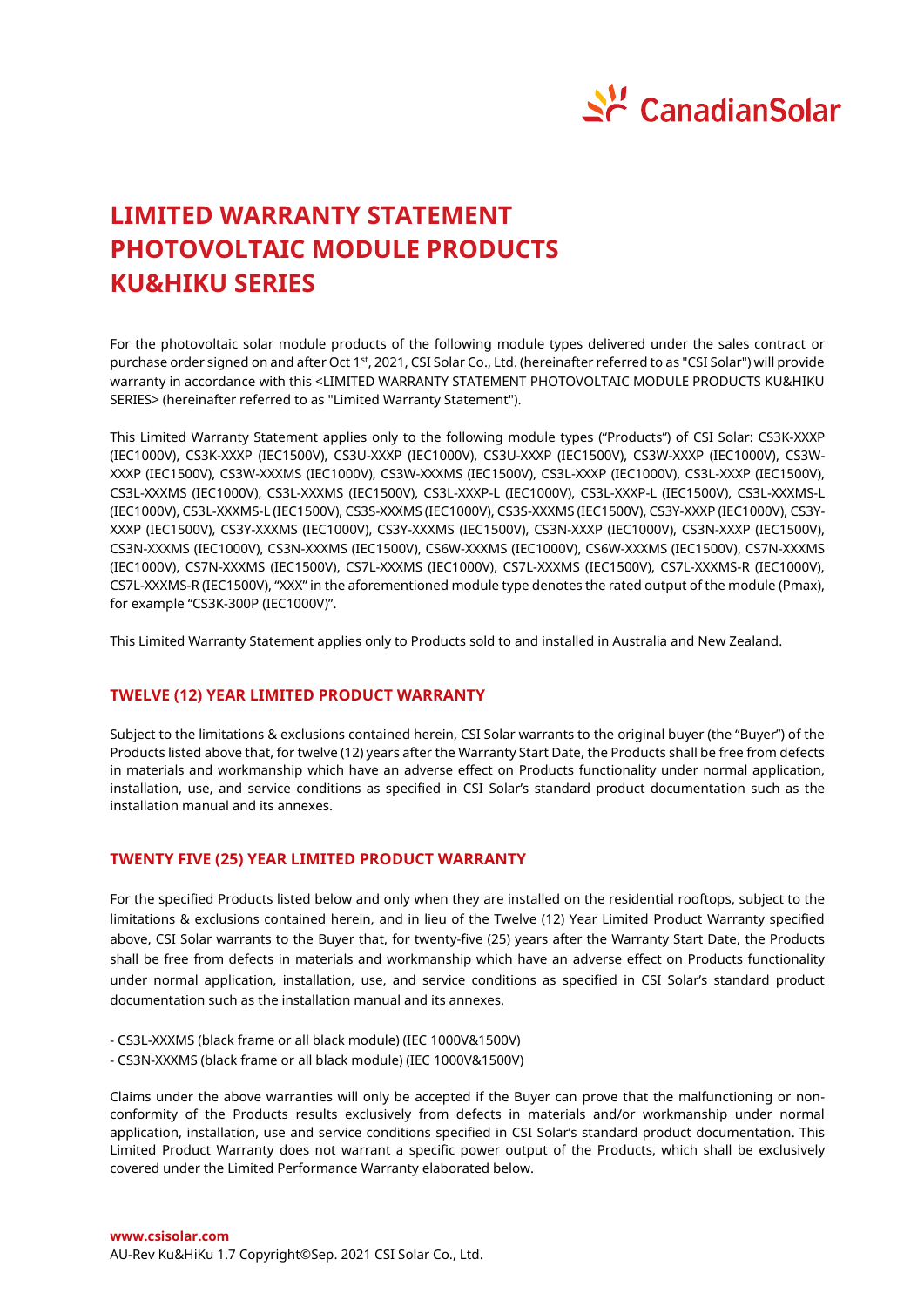

# **TWENTY-FIVE (25) YEAR LIMITED PERFORMANCE WARRANTY**

CSI Solar warrants that for a period of twenty-five years from the Warranty Start Date, the Products listed above will maintain a level of performance as set forth below:

- During the first year, CSI Solar warrants the actual power output of the Products will be no less than 98% of the labeled power output.
- From year 2 to year 25, the actual annual power decline will be no more than 0.55%; by the end of year 25, the actual power output will be no less than 84.8% of the labeled power output.

The actual power output of the Products shall be determined for verification using Standard Testing Conditions only. Testing equipment uncertainty shall be taken into account and applied to all actual power output measurements.

# **WARRANTY START DATE**

The foregoing "LIMITED PRODUCT WARRANTY" and "LIMITED PERFORMANCE WARRANTY" are respectively and jointly referred to as "limited warranty" or "warranty". The Warranty Start Date shall be the day after the completion of the first installation of the Products or 90 days after the delivery (Incoterms of 2020) of the Products to the Buyer, whichever date is earlier.

The warranty period is calculated based on the calendar years. For example, the first year of the warranty period is from the Warranty Start Date to the 365<sup>th</sup> day, and so on.

# **EXCEPTIONS**

The limited warranties set forth herein **DO NOT** apply to any Products: 1) for which CSI Solar has not received all or part of the due payments from the Buyer; 2) unable to provide the purchase proofs, Products information and other information or materials that can prove the claim is valid; 3) which have been subject to negligence in transportation, handling, storage or use; 4) which have been repaired without CSI Solar's authorization or in any way tampered with; 5) which have been subject to extraordinary hot, salt or chemical exposure; 6) which have been subject to improper installation, application, alteration, or unauthorized service according to the local laws and regulations or CSI Solar's standard product documentation, or improper system design which caused constant shading to the Products; 7) which have been subject to power failure or surges, flood, fire, direct or indirect lightning strikes, accidental breakage, vandalism, explosions, acts of war, or other events outside CSI Solar's control; 8) which have been moved from its original installation location; 9) third party components that are connected with the Products or the components of the construction on which the Products are mounted have defects; or 10) installed on mobile units (except photovoltaic tracking system), such as vehicles, ships or offshore-structures (except water surface floating systems).

In addition, the limited warranties do not apply to any deterioration in the appearance of the Products (including, without limitation, any scratches, stains, rust, discoloration, or mold) or any other changes to the Products in appearance stemming from the normal wear and tear over time of product materials. Also, no warranty claim may be made if the product label, type or serial number of the applicable Products has been altered, removed or made illegible.

## **REMEDIES**

In respect of the Twelve (12) and Twenty five (25) Year Limited Product Warranty, if CSI Solar verifies in its reasonable judgment that the Products fail to conform to the terms of the Limited Product Warranty set forth herein, CSI Solar,

**www.csisolar.com** AU-Rev Ku&HiKu 1.7 Copyright© Sep. 2021 CSI Solar Co., Ltd.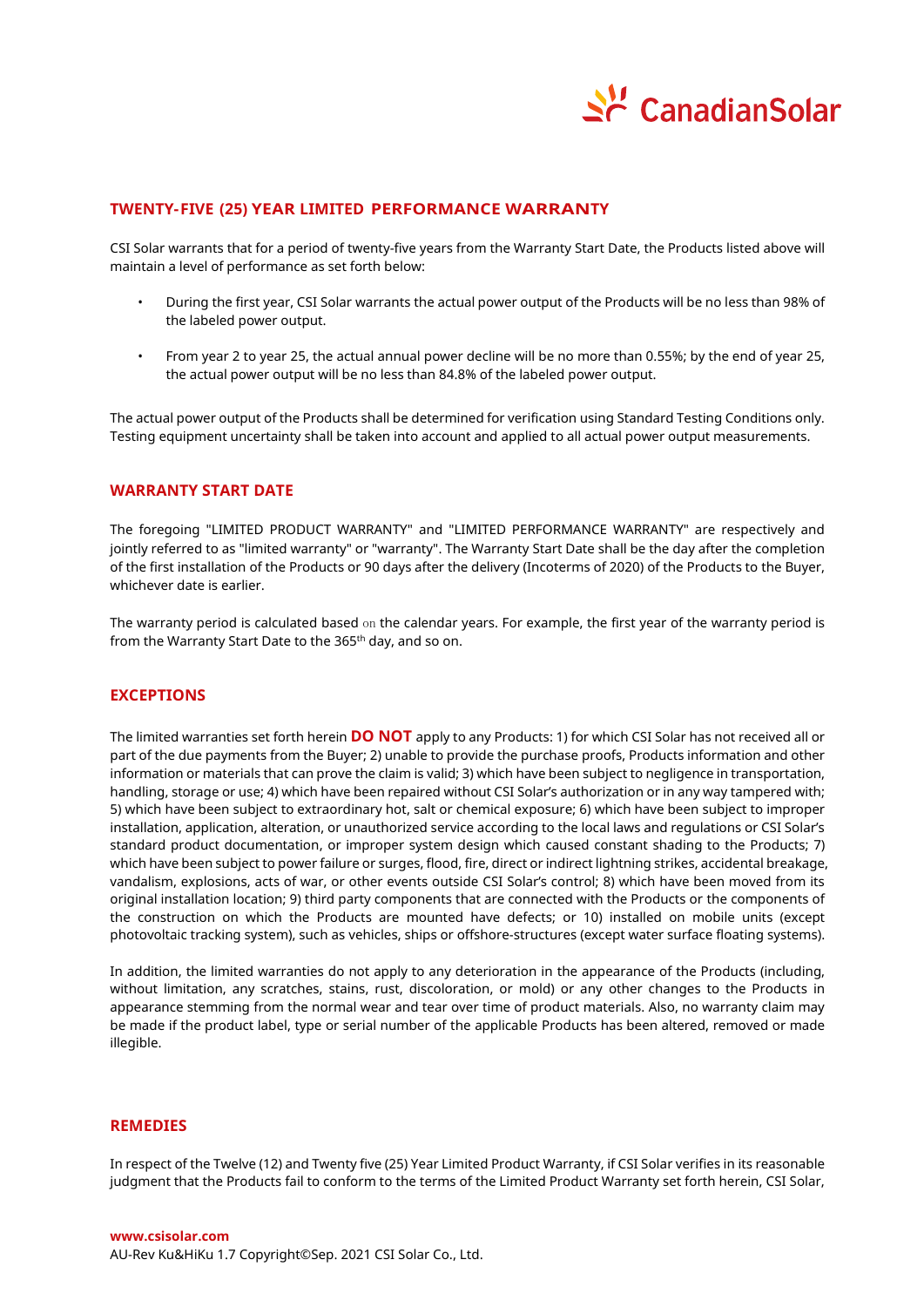

at its option, will provide one of the following remedies: 1) repair the Products; 2) replace the Products with new products whose labeled power wattages equal to or exceed the Warranted Wattages of replaced Products (the Warranted Wattages is defined as the labeled power wattages of the Products minus the permissible accumulated degradation); or 3) provide a refund of the fair market value of the Products assessed based on the Warranted Wattages at the time of claim.

In respect of the Twenty-Five (25) Year Limited Performance Warranty, if CSI Solar verifies in its reasonable judgment that the Products fail to conform to the terms of the Limited Performance Warranty set forth herein, CSI Solar, at its option, will provide one of the following remedies: 1) repair the Products; 2) replace the Products with new products whose labeled power wattages equal to or exceed the Warranted Wattages of replaced Products; 3) provide additional Products to make up the wattage difference between the actual measured power output wattages of the Products and the Warranted Wattages; or 4) provide a refund of the fair market value of the wattage difference between the actual measured power output wattages and the Warranted Wattages.

All remedies under this limited warranty statement shall be calculated based upon the Warranted Wattages of the Products at the time of first reporting of the warranty claim.

CSI Solar will not accept any return of Products without CSI Solar's prior authorization. Once accepted, CSI Solar will cover reasonable transportation costs (except for insurance, any taxes, duties, demurrages, or any other costs and expenses related to custom clearance or Buyer's failure to cooperate) for shipping the Products under a claim back from the Buyer to a designated location of CSI Solar, and for shipping the additional, repaired or replacement Products to the original installation location. If CSI Solar opts for repair as the remedy, CSI Solar shall cover reasonable material and labor costs related to the repair. In any event, the costs and expenses for the removal, installation, and/or reinstallation of the Products, including fees, levies, taxes or other financial duties due in relation to any applicable electronic waste disposal regulation, shall remain with the Buyer, unless otherwise agreed to by CSI Solar in a signed writing. CSI Solar will not pay any cost of any fees, levies, taxes or other financial duties imposed on the remedies implemented by CSI Solar or imposed on the Products subject to such remedies, that are due to regulatory, government or judicial decisions not existing at the time of purchase of the affected Products.

Any repair or replacement of the affected Products shall not increase the applicable warranty period. The warranty period for replaced or repaired Products is the remainder of the warranty for the affected Products. CSI Solar reserves the right to deliver a similar product (of similar size, color, shape, and/or power output) in replacement of the affected Products if production of the affected Products is discontinued or such product is otherwise unavailable. Unless instructed by CSI Solar otherwise, Buyer shall dispose of Products in accordance with all local applicable regulations on electronic waste treatment and disposal at its own cost. Products having been replaced shall not be sold, reworked or reused in any way, unless expressly authorized by CSI Solar.

**EXCEPT AS OTHERWISE PROVIDED BY APPLICABLE LAW, THE FOREGOING REMEDIES STATE CSI SOLAR'S SOLE AND EXCLUSIVE OBLIGATION AND THE BUYER'S SOLE AND EXCLUSIVE REMEDY FOR A BREACH OF THE FOREGOING LIMITED WARRANTIES.**

# **CLAIM PROCESS**

If the Buyer believes that it has a justified claim covered by the limited warranties set forth above, then the Buyer shall submit such claim in writing without undue delay, with supporting information including but not limited to the claimed quantity, serial numbers, purchasing invoices and proofs, to CSI Solar within the applicable warranty period specified above to the following address, or such future address as CSI Solar may provide from time to time:

Canadian Solar MSS (Australia) Pty Ltd. Technical Department 44 Stephenson Street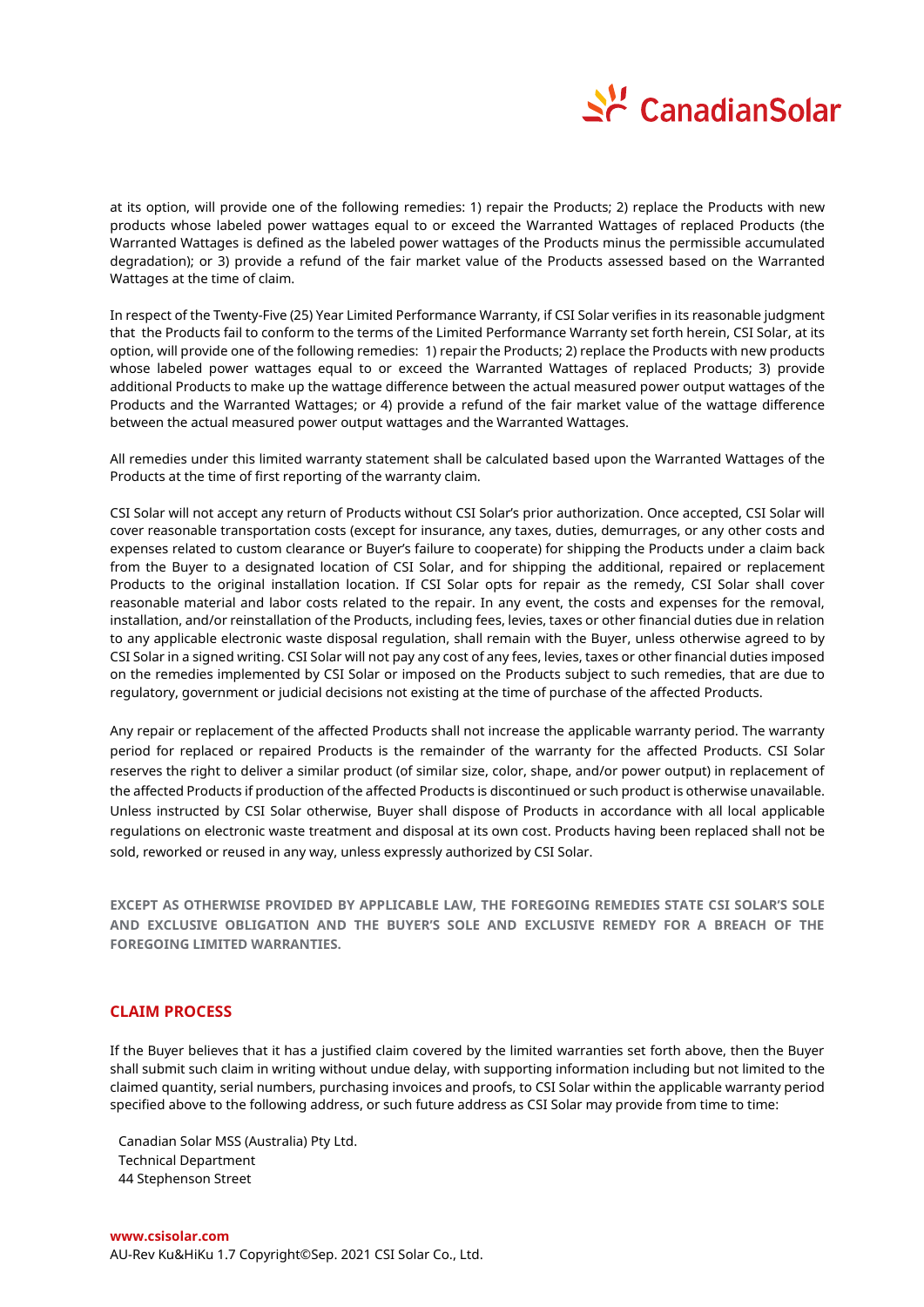

Cremorne VIC 3121, Australia Tel: +61 3 8609 1844 E-mail[: service.au@csisolar.com](mailto:service.au@csisolar.com)

Upon receipt of such written claim, CSI Solar may seek further verification of the Buyer's claim of a breach of one of the foregoing limited warranties. If it is necessary to send the Products to a third-party testing institute for verification, the testing institute shall be ISO/IEC 17025:2017 accredited and mutually agreed in advance.

## **WARRANTY ASSIGNMENT**

This Limited Warranty is transferrable to a party taking legal title to the Products, provided that the Products remain installed in their original installation location.

#### **DISPUTE RESOLUTION**

In case of any dispute related to warranty claims, such dispute shall be referred to and finally resolved pursuant to the governing law clauses and dispute resolution procedures under the purchase agreement between the Buyer and CSI Solar to which the relevant Products belong.

#### **FORCE MAJEURE**

Force majeure refers to unforeseeable, unavoidable and insurmountable objective conditions, including but not limited to war, riot, strike, epidemic situation, quarantine, traffic control and other social events; Natural disasters such as earthquake, fire, flood, snowstorm, hurricane, thunder and lightning, natural disaster, etc; Or due to the lack of appropriate or sufficient labor force, shortage of raw materials or inability in production capacity, technology or output; Or delay caused by national laws, regulations, administrative rules or orders, and any unforeseen events beyond the control of CSI Solar.

Due to the occurrence or continuation of force majeure, CSI Solar may be unable to perform or may have delays in performing its obligations under this limited warranty statement. In this case, CSI Solar 's obligations to perform will be wholly or partly excused according to the relevant applicable laws or contracts with the Buyer. However, CSI Solar shall timely inform the Buyer of the occurrence of force majeure and negotiate with the Buyer to take necessary measures to minimize the impact of force majeure.

#### **NOT INDEPENDENT WARRANTIES**

The Buyer has the right to pursue claims under each of the warranties set forth above; provided that if claims arise under multiple limited warranties from a single defect, then if CSI Solar remedies that defect as set forth above, CSI Solar shall be deemed to have resolved all applicable warranty claims arising from that defect.

# **DISCLAIMERS**

THE LIMITED WARRANTIES SET FORTH HEREIN ARE IN LIEU OF AND EXCLUDE ALL OTHER EXPRESS OR IMPLIED WARRANTIES, INCLUDING BUT NOT LIMITED TO WARRANTIES OF MERCHANTABILITY AND FITNESS FOR A PARTICULAR PURPOSE OR APPLICATION, AND ALL OTHER OBLIGATIONS ON THE PART OF CSI SOLAR UNLESS SUCH OTHER WARRANTIES AND OBLIGATIONS ARE AGREED TO IN WRITING BY CSI SOLAR. SOME JURISDICTIONS LIMIT OR DO NOT PERMIT DISCLAIMERS OF WARRANTY, SO THIS PROVISION MAY NOT APPLY TO THE BUYER IN SUCH JURISDICTIONS.